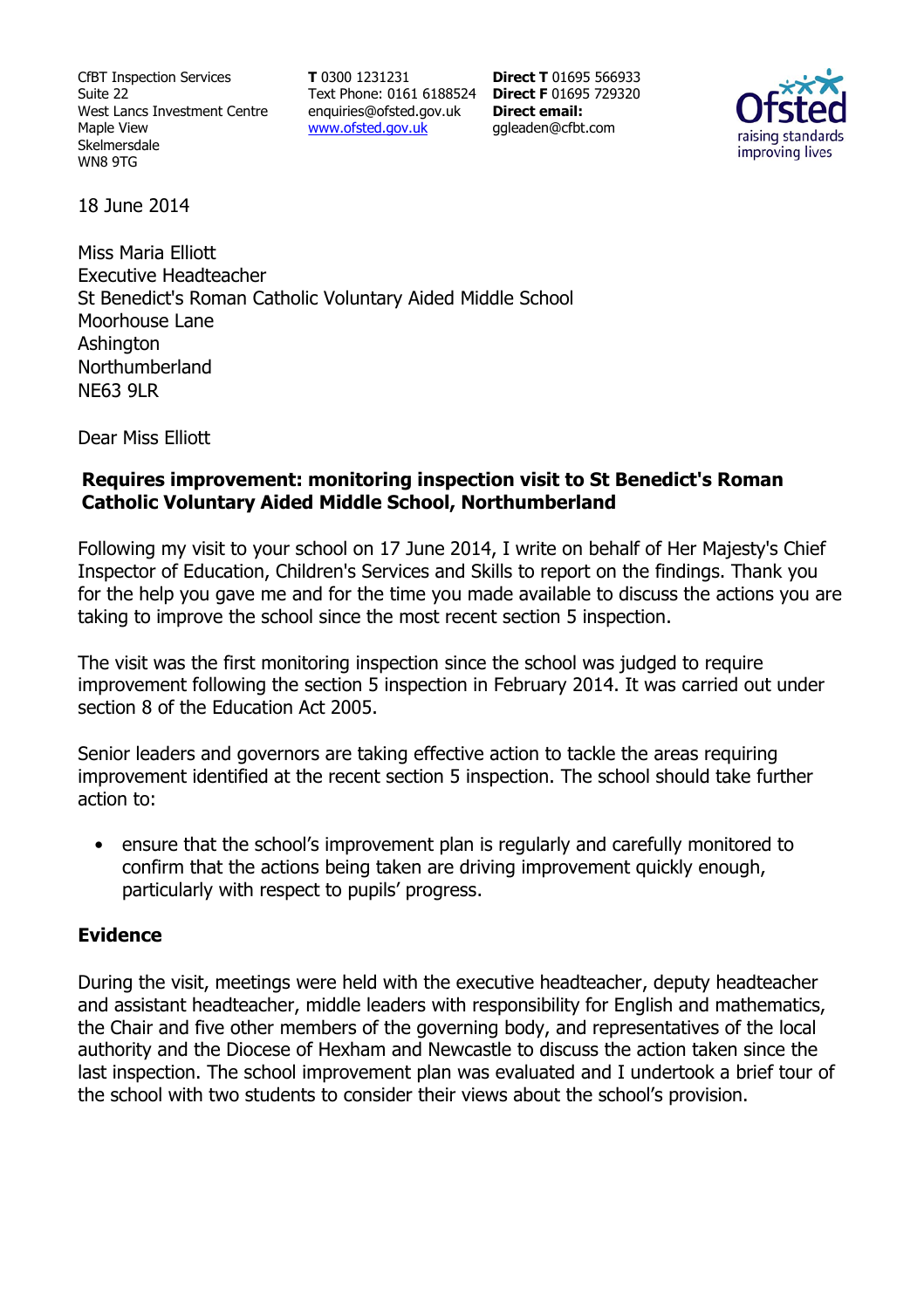

# **Context**

The subject leader for English will retire at the end of the summer term. From September the school intends to reorganise the structure of Years 5 and 6 to follow a largely primary curriculum and Years 7 and 8 to follow a secondary curriculum. Two new class teachers have been appointed and new phase heads of both Key Stage 2 and Key Stage 3 will be appointed during the autumn term.

# **Main findings**

Governors, the executive headteacher and senior leaders have responded well to the areas for improvement identified at the previous two inspections. Actions in place prior to the most recent inspection have been strengthened and sharpened and consequently the pace of improvement is accelerating.

The school improvement plan clearly identifies the most important priorities which need to be addressed, together with a range of appropriate strategies for improvement work. Timescales are challenging but realistic as are the success criteria by which these will be measured. For example, systems to improve how the school tracks the attainment and progress of individuals and groups of pupils have been strengthened and this information is enabling teachers to plan more effective lessons in which activities better match the needs of all pupils. However, middle leaders need to take a more active role in checking on standards and driving forward improvements in teaching and learning.

Governors and the diocese are supportive of the school leadership and are very wellinformed about the work of the school. They visit the school and observe lessons on a regular basis. The focus and records of governor visits have been sharpened and now indicate much more clearly the challenge and support governors exert on senior staff.

Ofsted may carry out further visits and, where necessary, provide further support and challenge to the school until its next section 5 inspection.

## **External support**

The school, diocese and local authority rapidly brokered a substantial and effective range of support when the school was judged to be in serious weaknesses in November 2012. The current executive headteacher, who is also executive headteacher of St Mary's RC Voluntary Aided Primary School in Jarrow, has been in post since September 2013 and has agreed to lead the school until at least August 2015.

I am copying this letter to the Chair of the Governing Body, the Director of Children's Services for Northumberland and the Director of Education for the Diocese of Hexham and Newcastle.